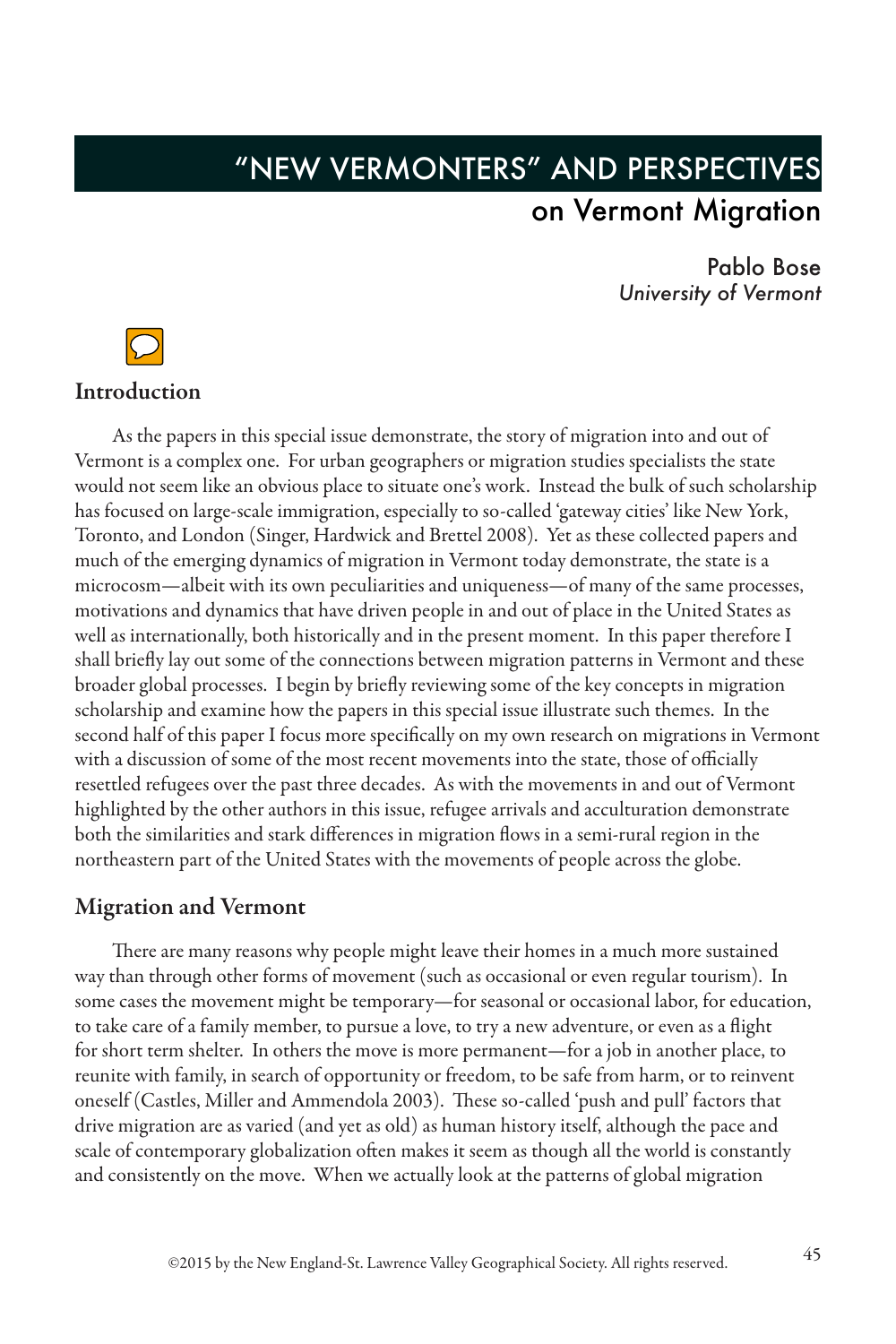however, we see that despite our sense that populations are in constant motion, the opposite is in fact true. Even with a surge in global refugee populations due to instability and conflict in many parts of the world, the total number of migrants—that is people who lived outside of their country of origin and including economic, labor and forced migrants—across the globe is estimated to be just under four percent of the overall global population (Migration Policy Institute 2015).

When we look at the major drivers of migration across the world today several particular themes stand out. One is the continued significance of economic motivations—both seasonal and more long-term—in the movement of people for work. Particularly strong evidence of this trend can be seen in the enormous amounts of money that continue to be sent by overseas workers back to their countries of origin. Known as 'remittances', such monies today rank second only to oil exports globally, reaching nearly \$550 billion in 2013 with \$414 billion of that figure going from workers to the developing world and far outpacing both foreign direct investment and aid to developing countries (World Bank 2015). Much of this money has moved informally; those who have left home have often tried to send resources to assist their families in maintaining their lives or in building newer and better ones. This includes helping a parent to improve a house or purchase a larger plot of land, sending money to build a village hospital or a community school, or enabling distant relatives to live a more affluent lifestyle relative to their neighbors. The two primary sets of flows of labor and capital we see in the world today in terms of remittances are from North America (primarily the United States) to Latin America and the Caribbean (primarily Mexico) and from the Persian Gulf (especially the United Arab Emirates) to South Asia (especially India).

Economics also drive other forms of migration—for example of skilled professionals and other transnational elites all across the world. These include doctors, engineers, and lawyers from both the developed and less-developed world to cities such as Dubai, Singapore, London, New York, and Tokyo. For many regions and countries the movement of such people through so-called 'brain drain' can be both a boon and a blessing—a benefit if such skilled people are coming into their cities or sending money home, but a significant burden if the loss of such talent diminishes one's home (Agrawal et al. 2011). The movement of professionals and other diasporic or transnational elites across the world has also played a significant role in a number of other processes including global gentrification, urbanization, and the development of new forms of ethnic enclaves (Bose 2015; King 2006).

Such movements of people, money and skills have drawn the attention not only of scholars, but also of national governments and international organizations, especially as the importance of transnational networks in long-distance political conflicts remains as strong today in the 'global war on terror' as it was in previous decades with the involvement of expatriate Irish, Sri Lankan or Serbian and Croatian populations in the Balkans, South Asia, and the British Isles. Global conflicts also contribute to one of the largest contemporary population movements today, that of refugees. Today nearly sixty million people worldwide are considered to be forced migrants (UNHCR 2015); that is, people who have been forced to flee their homes and livelihoods due to persecution, civil war, or other forms of violence. These numbers include official refugees, asylum seekers, and internally-displaced persons (those not forced across a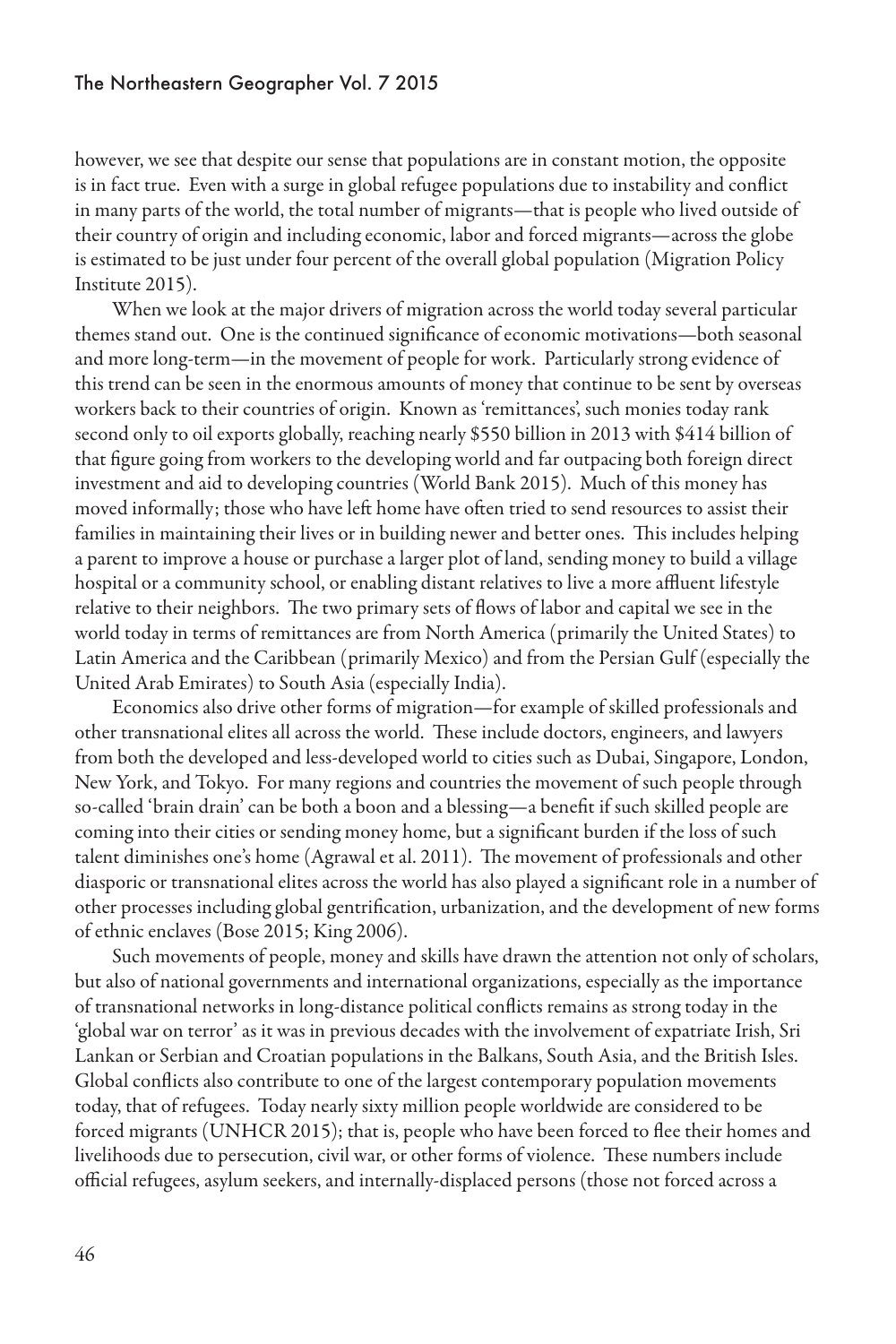#### Bose: "New Vermonters" And Perspectives On Vermont Migration

border but still outside of their homes) but do not include groups displaced by development projects (such as the building of dams or roads) or by the potential effects of climate change. Ongoing conflicts in North and Central Africa, in the Middle East, and in parts of South Asia are particular sources of refugee flight today.

The past three decades have been witness to the largest surge of immigration into the United States since the late nineteenth century (Portes and Rumbaut 2014), but where a century ago the main immigrant sending countries to America were European ones, today they are primarily Latin American and Asian. And where in the late nineteenth century it was in New York, Chicago, and San Francisco that Irish, Italian, Polish, and other immigrants settled, today it is in the Midwest, the South, and all across rural regions and small towns (as well as the more traditional metropolitan areas) that we are seeing immigrants arrive in the United States (Massey 2008; Smith and Furuseth 2007). The bulk of such activity is comprised of Latino labor migration, though increasingly the movement of other immigrant groups to new locations is becoming a topic of interest for scholars and local communities.

The papers in this special collection illuminate how much migration in Vermont—despite the widely held notion that this is a place that is unremarkable when it comes to such flows—in fact follows many of these common patterns. For example, Mudgett's analysis of one particular case of the painful decisions made by young men in a Vermont farming family to either leave their homes to find work and access to land or to stay behind out of familial obligations and other kinds of necessity, resonates strongly with stories of historical patterns of rural-urban and regional migrations worldwide. They also find contemporary—albeit inverted—parallels to the dynamics that draw many young Latino men to work on dairy farms in Addison and Franklin counties in Vermont (Baker and Chappelle 2012; Radel, Schmook and McCandless 2010). For these young men too, there is a struggle between attachments to home and family and the need to find economic opportunity elsewhere; and much like the members of the Morse family, these young farmworkers' lives and capacities are circumscribed by various notions of masculinity and ambition.

As the letters between family members demonstrate, such migrations are not the linear journey conjured by the injunctions to 'go west young man'; instead the ties to home remain constant and deep. Indeed as many scholars of Latino labor migration have argued such movements should be better understood as part of a 'churn' or circular migration that has traditionally drawn young men away from home for temporary periods of work rather than as part of a longer term resettlement and that in the case of many Mexican households traditionally such work abroad was as much a part of a kind of male coming of age process as an economic necessity (Terrazas Papademetriou, and Rosenblum 2011).

Another clear parallel between Vermont migrations and common trends across the globe are the movements both out of the state and especially away from rural areas to more urbanized ones. As Geller, Marineau, and Watts argue in their paper, this has been a longstanding concern of politicians and community leaders in Vermont for some time, relating to fears of both demographic shrinkage and cultural erosion. The 19<sup>th</sup> century appeal to Swedish farmers to repopulate abandoned farms in Vermont is similar in this sense to the Canadian government's attempt to find the 'right' kind of immigrants to work its lands, what Day (2000) has referred to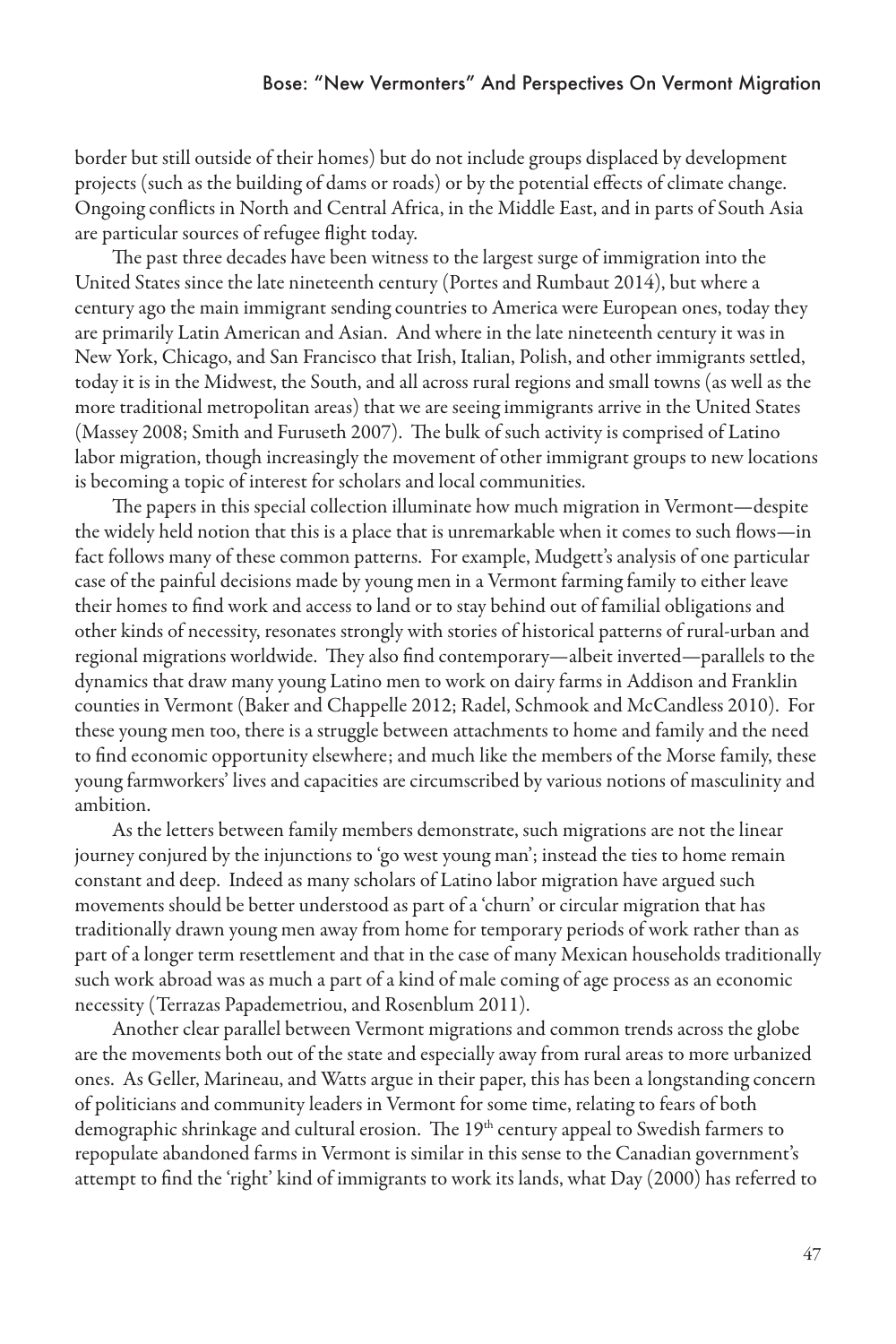as a "great chain of race" that placed Northern Europeans at the top of that list and made strong attempts to entice them to Canada.

In more recent years however the majority of narratives regarding migration and Vermont have centered on the perceived loss of skilled young people from the state, moving abroad or to other parts of the United States to pursue education or for work. Vermont is certainly not alone in such fears—so-called 'brain drain' has occupied the attention of policymakers and community members at multiple scales, from rural villages and farms to cities of the global South to developing nations. This is not simply a case of diminishing the population of certain areas but eroding their capacities for growth and resilience. If the best and brightest are to leave a given place, what opportunities does it have to thrive—or at least survive? The issue of brain drain also raises questions regarding the investments that places make in developing their communities, not least through public education. In the case of India, for example, critics have long decried state investments in science and technology education when the recipients of such training are then recruited to jobs in Silicon Valley (Varma and Kapur 2013), while the loss of publicly trained medical professionals from Africa to Western industrialized countries has been a similar source of consternation in many parts of that continent (Mills et al. 2011).

For Vermont, the fact that nearly two-thirds of young people attending college do so out of their home state and that the age 19-34 population has shrunk by close to 20 percent in the past twenty-five years has contributed to a similar perception. Yet as Geller, Marineau, and Watts argue in their analysis of the positions taken by politicians as well as through media discourse on the topic, the rural youth out-migration narrative has become a broadly understood, internalized, and somewhat reductionist one that often functions as a given truth rather than as a concept which requires careful unpacking and examination.

Indeed, Morse's study of long-term attachments and return migration via the Vermont Roots Migration Project takes a fascinating look at the reasons that some have chosen both to leave the state and—perhaps more importantly—why others have chosen to return. In her paper in this collection Morse highlights not only some of the initial findings of this ongoing study but also many of the methodological challenges one might find in conducting migration research. This is so valuable because the tools most commonly used by migration scholars such as census and other demographic data or records of economic practices like remittances often yield only partial views of complex processes. Phenomenon such as circular or return migration or the simultaneous attachments that new immigrants might feel to both new and old homes are often obscured or presented without nuance when using such sources of information.

For such reasons many scholars have increasingly turned to more interdisciplinary and mixed methods approaches to migration studies (Bose 2012). Census data in a raw form for example, can be extremely imprecise in detailing the nuances of any individual's identity and affiliations, keep elements in the migration decision-making process. And rarely if ever can quantitative measures provide an accurate depiction on their own of what the life of a migrant looks like. Without qualitative research to triangulate with demographic data, the portrait will remain incomplete.

What is more, the physical dispersal of migrants has also always posed a challenge to the researcher—how does one find those who are on the move in the first place? Thus the Vermont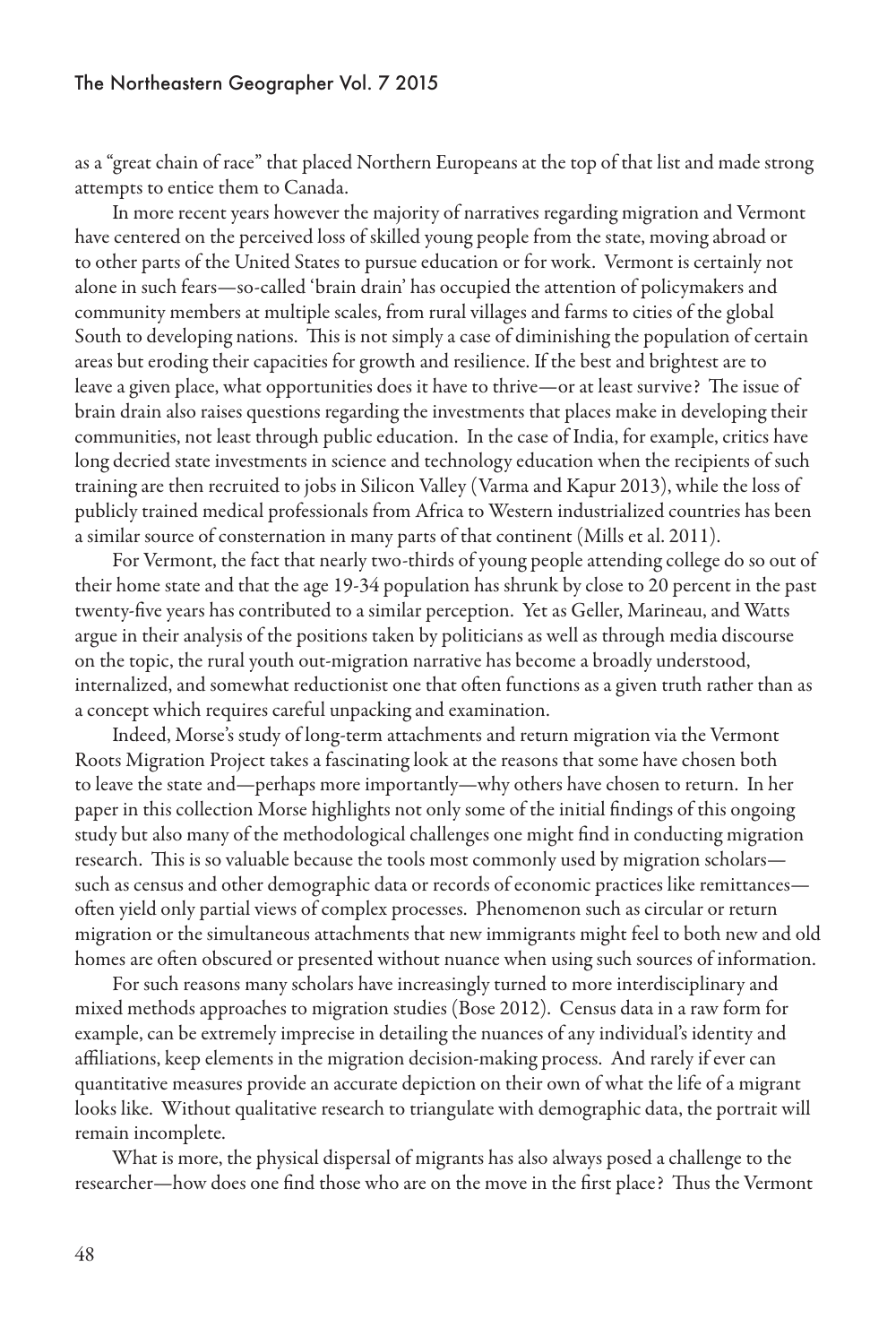Roots Migration Project's approach to finding participants for the study therefore offers a promising and novel tool for migration scholars, wedding a more traditional survey instrument to a social media delivery platform; essentially building a rapid-fire snowball-sampling effect that harnesses the power of existing networks to widen its reach.

There are challenges in such a method to be sure, as Morse herself acknowledges—the self-selection bias of respondents particularly interested in the research topic, the digital divide that sorts very different hierarchies of migrants into the subject pool, differential access to technologies and technological literacy that might also affect the sample. But, the use of social media both as a research technique and as a platform through which migrants themselves are connected has become increasingly acknowledged in the field of migration studies as a promising venue (Dekker and Engersen 2014; Crush et al. 2012; Comito 2011).

This is not to suggest of course that more traditional forms of demographic, sociological, and economic analysis should be abandoned in the discussion of migration dynamics—far from it. As Bolduc and Kessel demonstrate in their contribution to this collection turning to such forms of information may prove effective at uncovering the grounded realities behind many of the same narratives that Geller, Marineau, and Watts have argued dominate the perception and public discourse in Vermont. Bolduc and Kessel acknowledge the demographic trends of an aging population and significant amounts of youth out-migration, but contextualize these within an analysis of the influx of other migrants *into* the state.

Looking at both U.S. Census data as well as a series of statewide quality of life surveys they have undertaken in recent years, Bolduc and Kessel provide insight into Vermont as a migrant destination as well as a place from which migrants elsewhere might originate. In doing, so they illuminate another important narrative in Vermont regarding migrants—the economic, political, and especially the cultural impact of 'back to the earthers', flat-landers, New Yorkers, or any other manner of those who are outsiders or 'come from away.' Their work suggests a significant gap between the income and educational levels of in-migrants—primarily from other parts of the United States—to Vermont, with newcomers outpacing native-born Vermonters by a wide margin.

Coupled with the fact that out-migration flows are greater than those of in-migration flows the difference between 'new' and 'true' Vermonters become potentially more magnified—at least in the perceptions of quality of life, political representation, ideological affiliations, and commitments to variously defined 'traditional values.' Such differences and potential conflicts between newer and more established communities are of course not a new phenomenon and indeed has become increasingly common due to the influx of wealthier, more educated populations seeking rural or small-town experiences in multiple sites from Canada's eastern shores (Grant and Mittelsteadt 2004) to the American South and Pacific Northwest (Nelson, Nelson and Trautman 2014) and from the Chinese countryside (Salazar and Yang 2013) to Swedish coastal communities (Tjørve, Flognfeldt, and Tjørve 2013) among many others.

Bolduc and Kessel also point out that migration into Vermont—in particular international migration—has been concentrated in the northern part of the state. Movement—whether into or out of the state—has not been evenly distributed, however. In fact, international migration today comprises nearly half of the movements into Vermont (U.S. Census Bureau 2015) and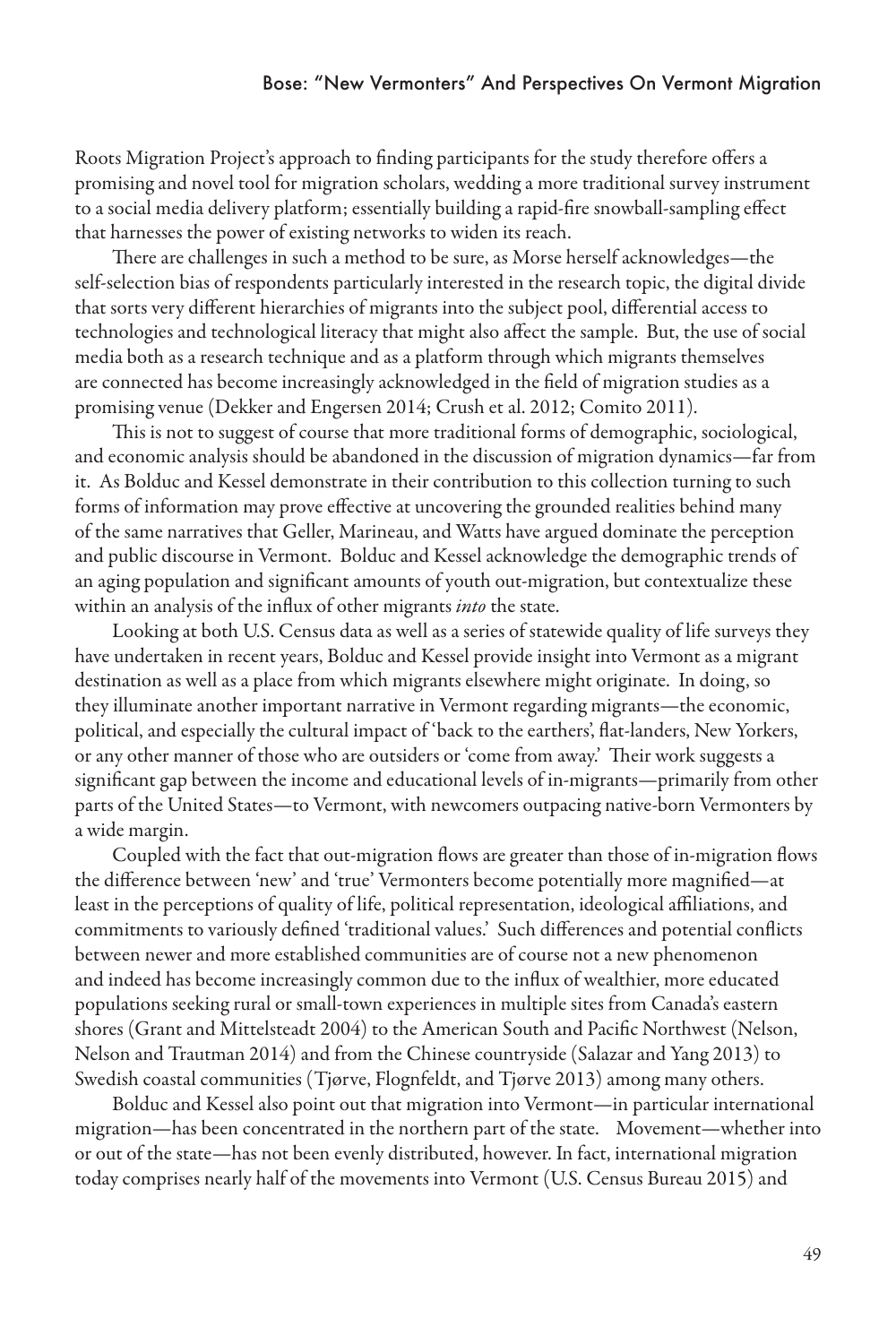yet is confined to a small number of cities and towns. As such it would be useful for scholars to engage in a more sustained fashion with the regional nature of migrations to investigate which particular towns or areas might be disproportionately affected by such flows. This area is a rich vein of enquiry and in the final section of this paper, I illustrate one component of this dynamic—the resettlement of official refugees in one particular county and set of towns in Northern Vermont.

### The New(est) Americans in Vermont

As the papers in this collection demonstrate, migration out of Vermont is not a new phenomenon. And despite its reputation as one of the least populous, primarily rural and demographically homogenous parts of the United States, Vermont has an equally long history as a destination *for* migrants—though rarely from as diverse a group of lands as might be found in the traditional immigrant-receiving states like California, Texas, Florida, or New York. Less than five percent of its approximately 650,000 people are foreign-born while a majority of Vermonters have Quebecois or European heritage (U.S. Census Bureau, 2015). Since 1990, however, there has been a marked increase in the foreign-born population. The bulk of this growth consists of status refugees resettled in the main metropolitan area surrounding the city of Burlington, including newcomers who hail from diverse locations in Southeast Asia, Eastern and Central Europe, Africa, and South Asia. The arrival of so many newcomers into such a putatively homogenous community raises many questions about their integration as well as the impact on their new homes. Such trends are not unique to Vermont—as migrants arrive in more new or unfamiliar destinations similar questions are being asked across the world (Massey 2008; Singer and Wilson 2011; Eastmond 2011).

Unlike other areas however, refugees are overwhelmingly the main source of immigrants in Vermont. And refugees are unlike other immigrant groups in the fact that they a) receive state support for the first year of their transition to new homes and b) have little or no say on where they will be placed in that initial year. Unlike almost any other immigrant group in the United States (or globally for that matter) refugees are resettled at the behest and direction of the state. Neither refugees nor the towns in which they are placed have much input on their placement, a situation that has led to many tensions and criticisms in the past and raises questions about how social services are affected by the influx of new clients, or whether inter-ethnic tensions have developed between refugees and other migrant or minority groups or with the society at large. In many mid-sized towns across the United States today civic leaders, school officials, community organizers, and the population at large are raising just such questions and concerns regarding their capacity to incorporate and acculturate refugee newcomers (Committee on Foreign Relations 2010; Haines and Rosenblum 2010).

At the same time, refugee groups themselves are challenging service providers and resettlement agencies to ensure that their needs are properly met (GAO 2012). Many receiving sites—especially those without a lengthy history of immigrant settlement—are working hard to adjust to the arrival of groups of newcomers who are often marked as visibly different by language, culture, religion, or phenotype. For the newcomers themselves, settling in non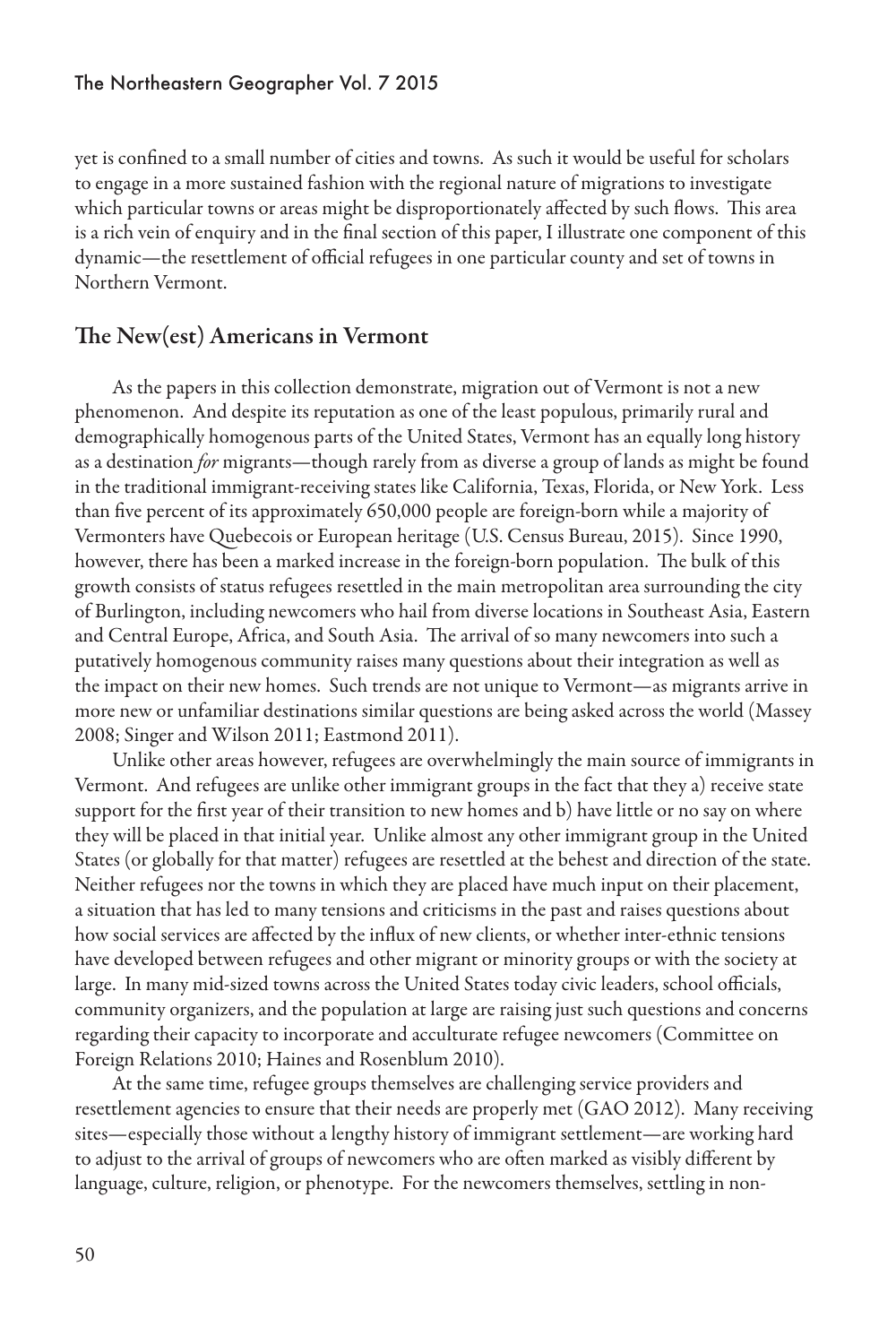traditional settings often means a lack of access to many of the resources that have helped ease the transition in more established immigrant destinations (Massey 2008).

Refugees have been arriving in Vermont since the 1980s, mirroring in many ways the national resettlement patterns seen across the United States. This has meant successive waves of resettlement including Southeast Asians during the late 1980s, Central Europeans during the 1990s, and African groups from approximately 2000 onward (Portes and Rumbaut 2014). The largest refugee populations currently in Vermont are Bosnians, Vietnamese, and Nepali-speaking Bhutanese with significant numbers of Somali Bantu, Congolese, Sudanese, Burundians, Meskhetian Turks, Iraqis, and Burmese also present (RPC 2016). Many of these groups have arrived in large numbers over a relatively short time—for example roughly 1700 Bosnians were resettled between 1994-1997 and 1600 Bhutanese were resettled between 2008-2014. While the absolute numbers of refugees in Vermont is small compared to states such as California, Texas, or New York, the program has had a successful history, with close to 6500 refugees settled since 1987, almost entirely in Burlington and its surrounding towns (RPC 2016). It is the specificity of this placement that is important to note—while Vermont's roughly 300 refugees per year seem small compared to the annual U.S. resettlements of nearly 75,000 yet when put into the context that all are placed within a metropolitan area of under 200,000 people there is a disproportionate impact to the less than 1000 who have been sent annually to New York City over the same period.

There are many obstacles that these refugees might face in their new homes. They are certainly not the first in-migrants to Vermont, which has traditionally seen an influx of French Canadians as well as Europeans primarily as a labor force in agriculture and timber during earlier eras. But such flows significantly decreased over the course of the twentieth century and by the start of the refugee resettlement program in Vermont in 1987 no real infrastructure—language training or refugee specific employment services, for example—existed to aid in transitions. Therefore, while the small scale and the reputation for progressive politics that Burlington and Vermont possess may be quite attractive to many refugees, there remain many challenges. One is the issue of alienation as many refugees find themselves isolated as a small community in an otherwise apparently racially and culturally homogenous state like Vermont. The long and cold winters come as a very literal shock to many of the newcomers. Some refugees are also still dealing with the after-effects of the trauma caused both by the reasons for their flight from their home country and the extensive and stressful process of refugee determination. For some there are significant language barriers, especially for historically disadvantaged groups. In other cases the presence of so many small groups often makes it difficult to provide adequate services—for example, finding translation for twenty-five or perhaps even five people from a given community is a significant problem. A lack of major industries also means that the types of industrial jobs available to refugees in larger metropolitan areas are not as easily accessible in Vermont.

Yet there are issues for refugee resettlement in Vermont that extend beyond the processes and politics of resettlement or of immigration itself. Beyond the lack of infrastructural supports and access to services, refugees may also find themselves in new destinations being slotted explicitly as well as subconsciously—into what Omi and Winant (1994) describe as a set of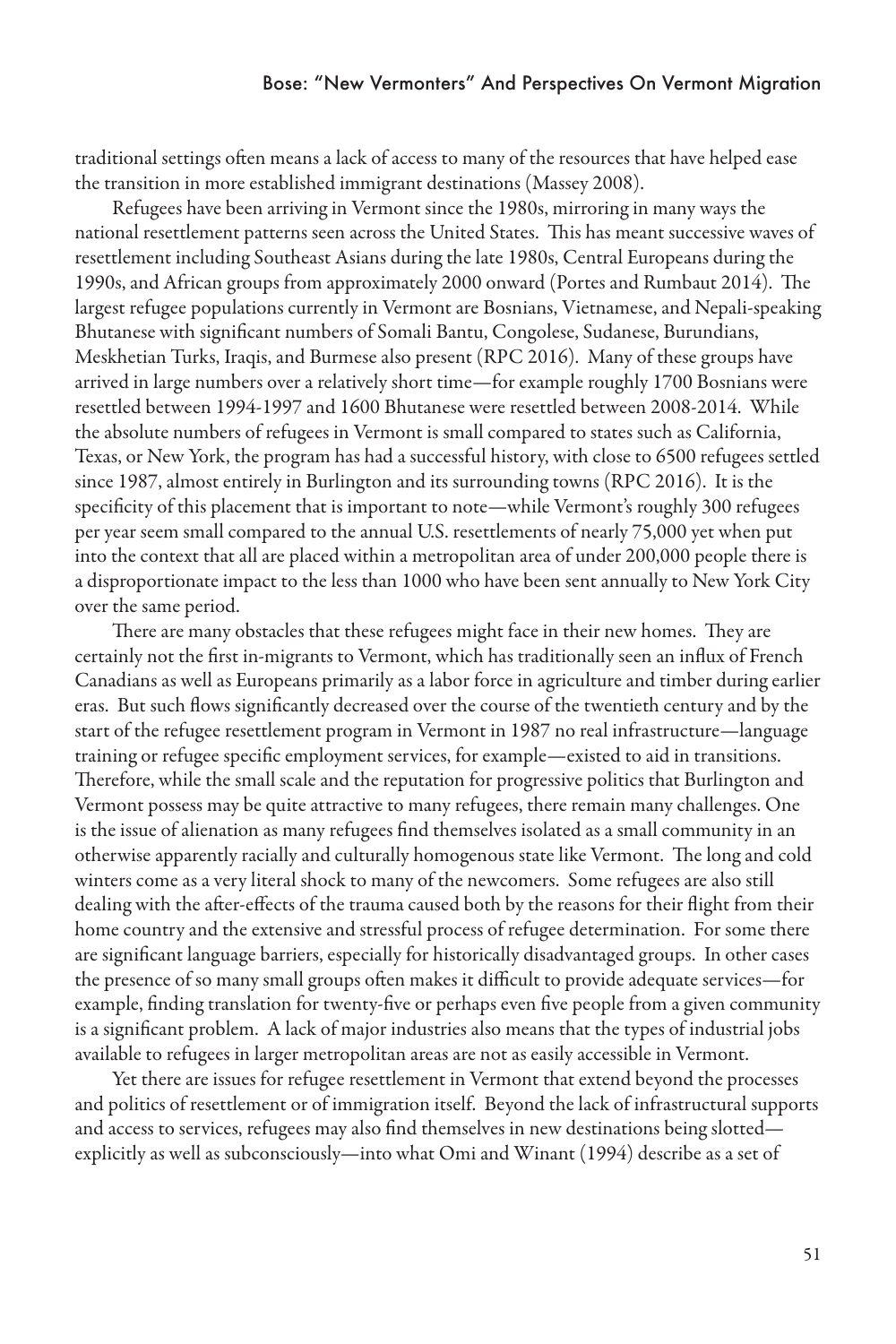racial codes that creates a hierarchy of identity and belonging in the United States. Vermont is not only demographically 'white' but as Vanderbeck (2006) suggests, a particular kind of rural whiteness has long been a tool used by the state to market itself to wealthy vacationers. What does it mean to be a newcomer—especially one who is marked by race, ethnicity, religion, language, or some other characteristic as 'other'—in this homogenous and apparently bucolic space? For many refugees from Somalia, Sudan and other parts of Africa, they find their identity marked as both black and often Muslim and are thereby treated to the same forms of stereotypes prevalent in other parts of the United States. On the other hand, Central European refugees such as Bosnians and Kosovars—while no less 'othered' initially by language or religion—may be able over time to 'whiten' in ways akin to the trajectory of working class European immigrants in turn-of-the-century America (Roediger 2005). Yet others such as the Bhutanese refugees who constitute one of the largest recently resettled populations in the US and have achieved remarkable successes in terms of employment and education in a relatively short period may be viewed through the lens of the 'model minority' formation that has been deployed so perniciously within American racial politics (Prashad 2000).

What do such racial dynamics mean in the daily lives of refugees, and what implications do they hold for the towns in which they are placed? In the case of Vermont, accusations of racial profiling have arisen from African refugees in terms of their treatment by local police forces (Bose 2013). Myths of the model minority, on the other hand, can serve to obscure the ongoing problems of economic instability of certain communities such as Southeast Asians because their overall performance is aggregated with that of the relatively wealthier (and predominantly nonrefugee) Chinese and Indian populations (Thrupkaew 2009). And while inter-ethnic conflicts have not yet arisen in large numbers in Vermont, their potential in both established and newer non-traditional reception sites remains high in the United States, and beyond, as we see through conflicts between Bhutanese and African-Americans in Erie, Pennsylvania (Bose 2013), Hmong and other minorities in Eau Claire, Wisconsin (Hein 2006), and African refugees and Aboriginal populations in Winnipeg, Canada (Madariaga-Vignudo 2009).

The situation that refugees find themselves in therefore often places them in a doubly difficult position. On the one hand they must negotiate the complex and often labyrinthine structures of resettlement in the United States, the bureaucracy of state, federal and municipal agencies (often themselves locked in turf battles), and the capricious decisions of the numerous gatekeepers who dole out access to better resources often on a whim. On the other hand they are seen by many of the other marginalized groups in the area where they are resettled especially the historically disadvantaged communities of color (as small as they may be in a place like Vermont)–to have gotten an easy ride, more support, and greater legitimacy in the eyes of the world. Within the different refugee communities as well we see conflicts arise over interests that are assumed to be the same. While many Bosnian, Iraqi, Somali and Sudanese refugees may be Muslim, they may practice very different forms of Islam, differences that play out most markedly in things like the contests over the leadership of the local mosque.

Despite such challenges, Vermont and Burlington remain relatively attractive destinations for refugees and the program is highlighted by USCRI as an example of a successful resettlement site (USCRI 2016). Refugee respondents speak especially of the prospects for a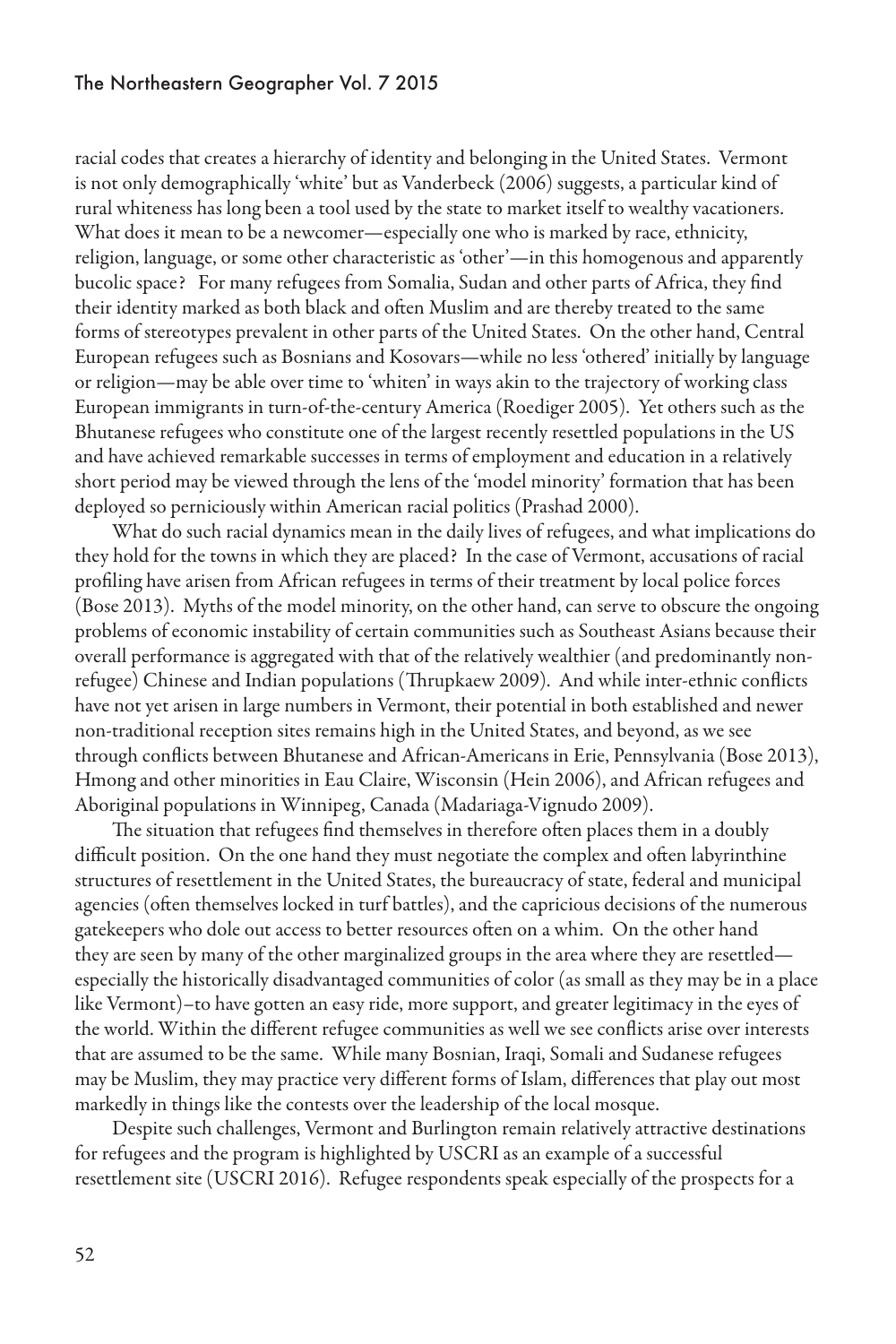#### Bose: "New Vermonters" And Perspectives On Vermont Migration

peaceful and healthy lifestyle in Vermont. Francine did not know much about the state or town before she and her family from Burundi arrived but has been generally pleased with what she has experienced:

To tell you the truth, I had never heard of Vermont before. After all the interviews when they told me in the camps that we were going there we thought it was a mistake and they were sending us to Canada. But it is very nice. The people are friendly and helpful.

Gopal, a Bhutanese man echoes the same sentiments about the nature of the native Vermonters: "They are very willing to help you, you just need to know how to ask. If you work hard and are willing to listen they will help you." Madhu, another refugee from Bhutan was not initially placed in Burlington but moved with his family from his original placement having heard of the reputation of Vermont: "We were originally located in Atlanta but it was in a housing project. It was very dangerous. There were gangs. We were concerned for our children and their future. Now we are in Vermont and we are much happier."

What does the story of resettlement in Vermont teach us about the placement of refugees in new destinations like Burlington? How are we to understand the ways in which a semirural state with a low-density population, a scattering of small towns, a dearth of economic opportunity, and a homogenous population has dealt with the influx of newcomers from all corners of the world? For example, since the 2001 terrorist attacks in the United States the question of refugee resettlement have often been deeply politicized, leading in some cases to calls to halt the program or to limit placements from certain (mostly Muslim) countries (Seipel 2015)—it is instructive to see how Vermont deals with such debates; the spate of recent attacks in Paris and elsewhere and the question of how to resettle Syrian refugees in particular have gripped politicians, local authorities and refugees themselves all across the United States. But there are other issues that should equally concern us. Do the relatively small populations of particular groups we see placed in Vermont result in situations of social alienation and disenfranchisement amongst refugees? How does being perceived through a racial lens affect the acculturation of newcomers?

It is also important to consider the capacity of Vermont towns to welcome and adequately support refugees, especially if they continue to be concentrated into a handful of them. For local service organizations—from resettlement agencies to schools, healthcare providers, employers, and housing advocates—a lack of forewarning and knowledge of who is coming and when often leads to a scramble to provide adequate supports, clashes over expectations and cultural norms and in some cases a duplication of efforts. Such a context is compounded by the lack of resources confronting refugee organizations and local communities all across the United States. If not properly addressed this situation can lead to a potential backlash and indeed calls for a halt to resettlements as in famous cases such as Lewiston, Maine. Vermont has not had such a situation arise as yet—the resettlement program here has been a notable success and represents a new chapter in the long history of Vermont migrations. Paying closer attention to how these dynamics evolve in the future will be an important element of ensuring the program's long-term viability.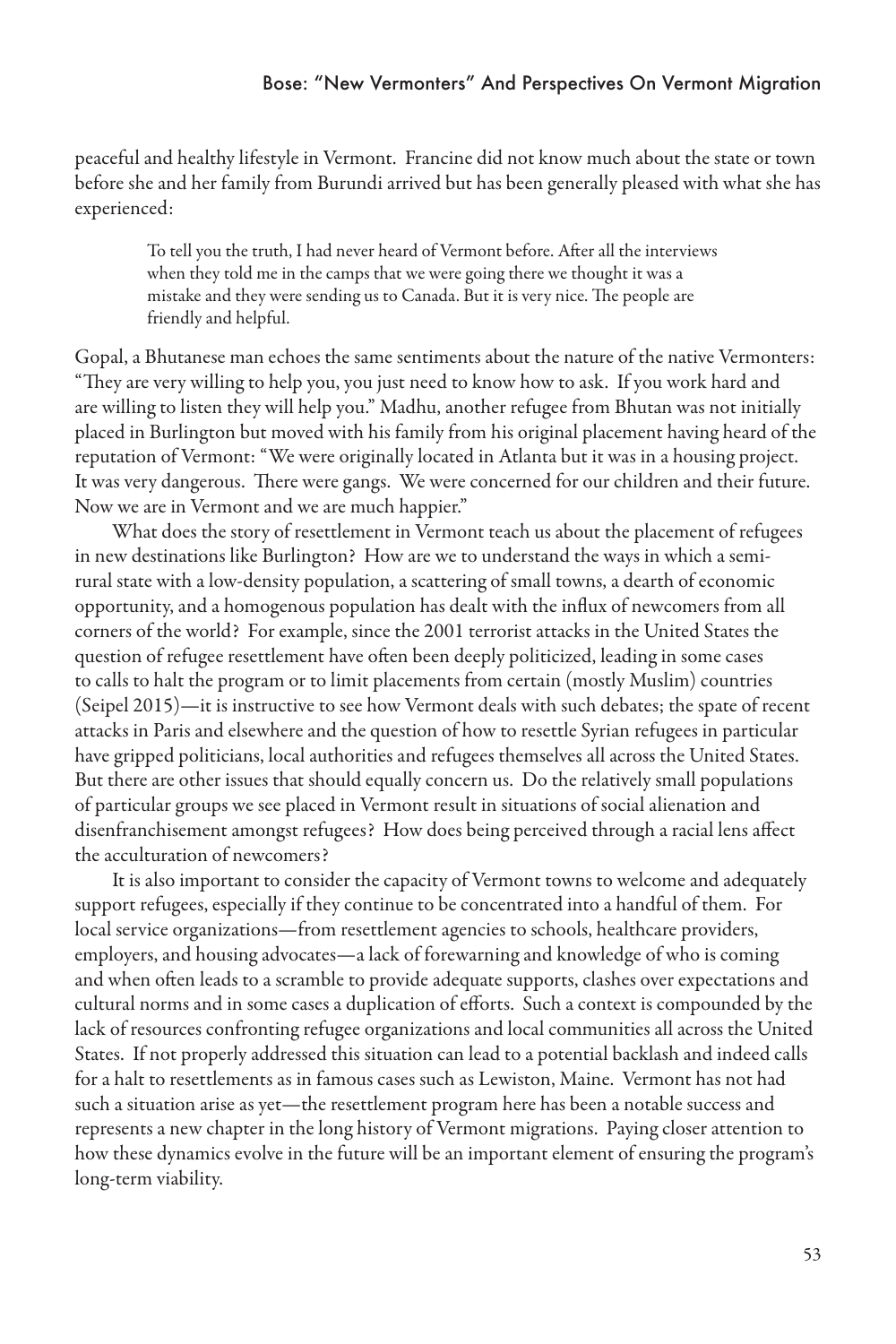So, while the rest of the work in this edited collection provides us with exploration surrounding why and how youth leave, stay, and negotiate their migration decisions, as this paper shows, many of the same "push and pull" factors remain at work among populations who did not originate in the state nor selectively choose to settle there. What is more, ultimately, new migrants in the state bring fresh perspectives on the conditions experienced within the state while raising important questions surrounding how northern New England might respond to increasing diversity as it grapples with the forces of globalization. As small, often rural areas wrestle with material questions of economic security and viability, so too they must query how the changes they experience due to migration into and out of their locality might shape the nature of their social context, their cultural conditions, and indeed, what it actually means to be a member of the community.

As Vermont looks ahead at how it will respond to how people make decisions to move within, out of, or into the state, it behooves lawmakers, stakeholders, researchers, and the civic public alike to reflect on how Vermont's relationship with migration is a multifaceted and nuanced one. Examining the broad trends visible through quantitative data as in Bolduc and Kessel's work, the historical context of migration in Vermont as in Mudgett's research, and being mindful of the power of words and ideas in shaping both social and political reality as highlighted by Geller, Marineau, and Watts helps enquire around Vermont's social, political, and civic landscape. Indeed, ongoing studies like the Vermont Roots Migration Project stand an exciting chance to capture not just the tenor of migration forces, but the richness of actors' engagement with their movement decisions. And finally, by attending to the newest arrivals in the Green Mountain State, we are offered an opportunity to glimpse what the Vermont of tomorrow might look like as more diverse populations arrive from many corners of the globe.

In sum, this volume was compiled to add to the discussions surrounding what migration in New England looks like, comment on the experiences of one state, and provide an opening for connecting this small part of the United States to the broader work being conducted in other places and spaces. On balance, in an age of increasingly compressed time and space as globalization spreads and changes, examining the nature of migration in the small state of Vermont offers the opportunity to view a microcosm of larger concepts, flows, and trends visible in much broader work. As the case of refugees resettled in the state shows, there is much one can learn.

## References

\_\_\_\_\_\_\_\_\_\_\_\_\_\_\_\_\_\_\_\_\_

Agrawal, A., D. Kapur, J. McHale, and A. Oettl. 2011. Brain drain or brain bank? The impact of skilled emigration on poor-country innovation. *Journal of Urban Economics* 69(1): 43-55.

DR. PABLO BOSE is an Associate Professor of Geography at the University of Vermont. The primary focus of his research over the past decade has been on migration, transnationalism, diasporas, and diverse environments. E-mail: Pbose@uvm.edu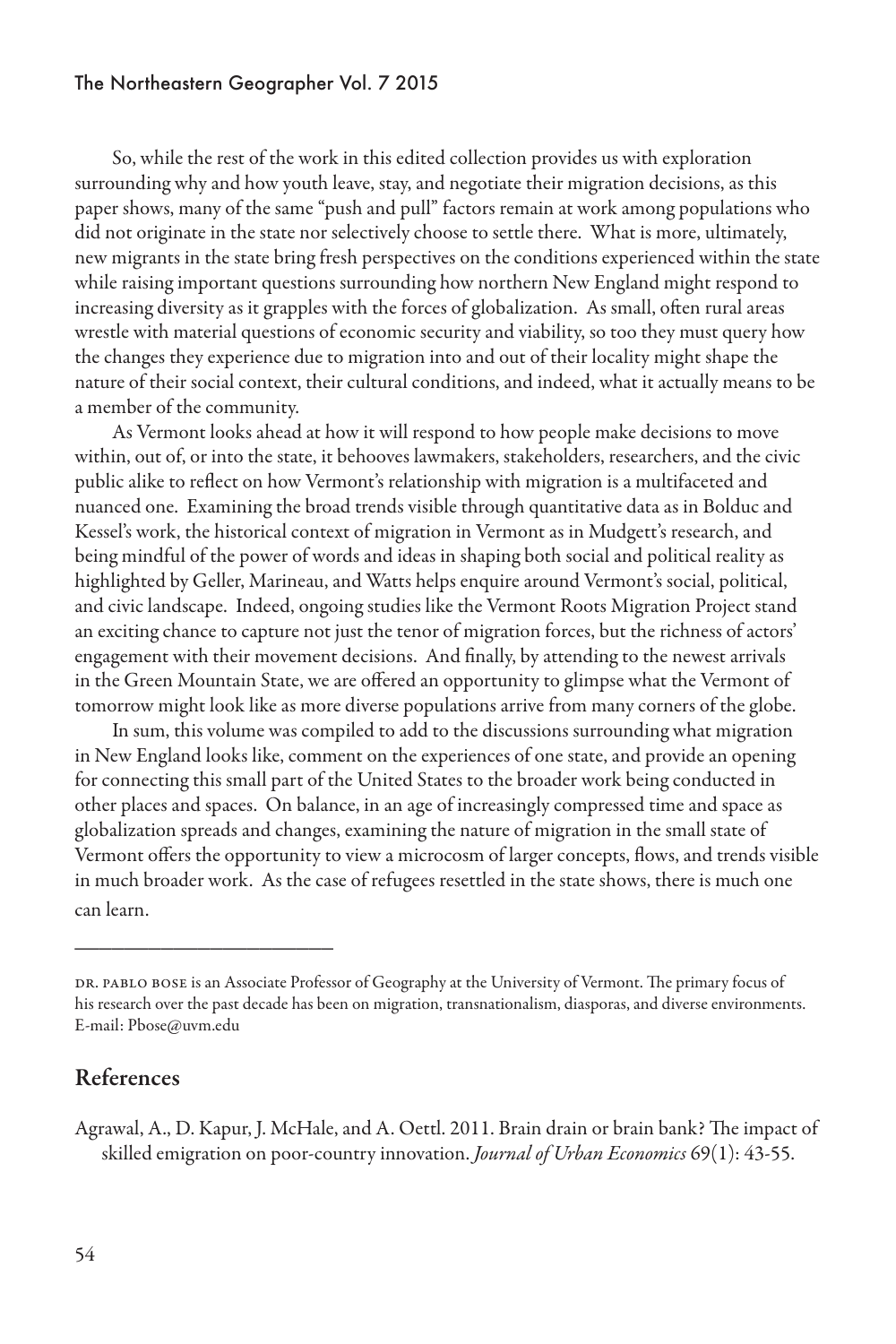- Baker, D. and D. Chappelle. 2012. Health status and needs of Latino dairy farmworkers in Vermont. *Journal of Agromedicine* 17(3): 277-287.
- Bose, P.S. 2014. Living the way the world does: global Indians in the remaking of Kolkata" *Annals of the Association of American Geographers* 104(2): 391-400.
- Bose, P.S. 2013. Building sustainable communities: immigrants, acculturation and mobility in Vermont" *Research in Transportation Business and Management* 7 ( July 2013): 81-90.
- Bose, P.S. 2012. Mapping movements: interdisciplinary approaches to migration research. In *Handbook of research methods in migration*, ed. C. Vargaz-Silva, 273-294. Cheltenham: Edward Elgar.
- Castles, S., M.J. Miller and G. Ammendola. 2003. *The age of migration: international population movements in a modern world*. New York: The Guildford Press.
- Committee on Foreign Relations. 2010. *Abandoned upon arrival: implications for refugees and local communities burdened by a U.S. resettlement system that is not working* (No. 9780160862458 0160862450). Washington: U.S. Government Printing Office.
- Crush, J., C. Eberhardt, M. Caesar, A. Chikanda, W. Pendleton, and A. Hill. 2012. Diasporas on the web: new networks, new technologies. In *Handbook of research methods in migration*, ed. C. Vargaz-Silva, 345-365.
- Day, R. 2000. *Multiculturalism and the history of Canadian diversity*. Toronto: University of Toronto Press.
- Dekker, R., and G. Engbersen. 2014. How social media transform migrant networks and facilitate migration. *Global Networks* 14(4): 401-418.
- Eastmond, M. 2011. Egalitarian Ambitions, Constructions of Difference: The Paradoxes of Refugee Integration in Sweden. *Journal of Ethnic & Migration Studies* 37(2): 277-295.
- Government Accounting Office (GAO). 2012. Refugee resettlement: greater consultation with community stakeholders could strengthen the program. GAO-12-729. Washington: U.S. Government Printing Office.
- Grant, J., and L. Mittelsteadt. 2004. Types of gated communities. *Environment and Planning B* 31: 913-930.
- Haines, D. and K. Rosenblum. 2010. Perfectly American: constructing the refugee experience. *Journal of Ethnic & Migration Studies* 36(3): 391-406.
- Hein, J. 2006. *Ethnic origins: the adaptation of Cambodian and Hmong refugees in four American cities*. New York: Russell Sage.
- King, A.D. 2004. *Spaces of global cultures: architecture, urbanism, identity*. New York: Routledge.
- Komito, L. 2011. Social media and migration: Virtual community 2.0. *Journal of the American Society for Information Science and Technology* 62(6): 1075-1086.
- Madariaga-Vignudo, L. 2009. *More Strangers than Neighbours: Aboriginal-African Refugee Relations in Winnipeg's Inner City*. Winnipeg: Manitoba Research Alliance.
- Massey, D. 2008. *New faces in new places: the changing geography of American immigration*. New York: Russell Sage Foundation.
- Migration Policy Institute. 2015. International migration statistics. http://www. migrationpolicy.org/programs/data-hub/international-migration-statistics (last accessed November 21, 2015)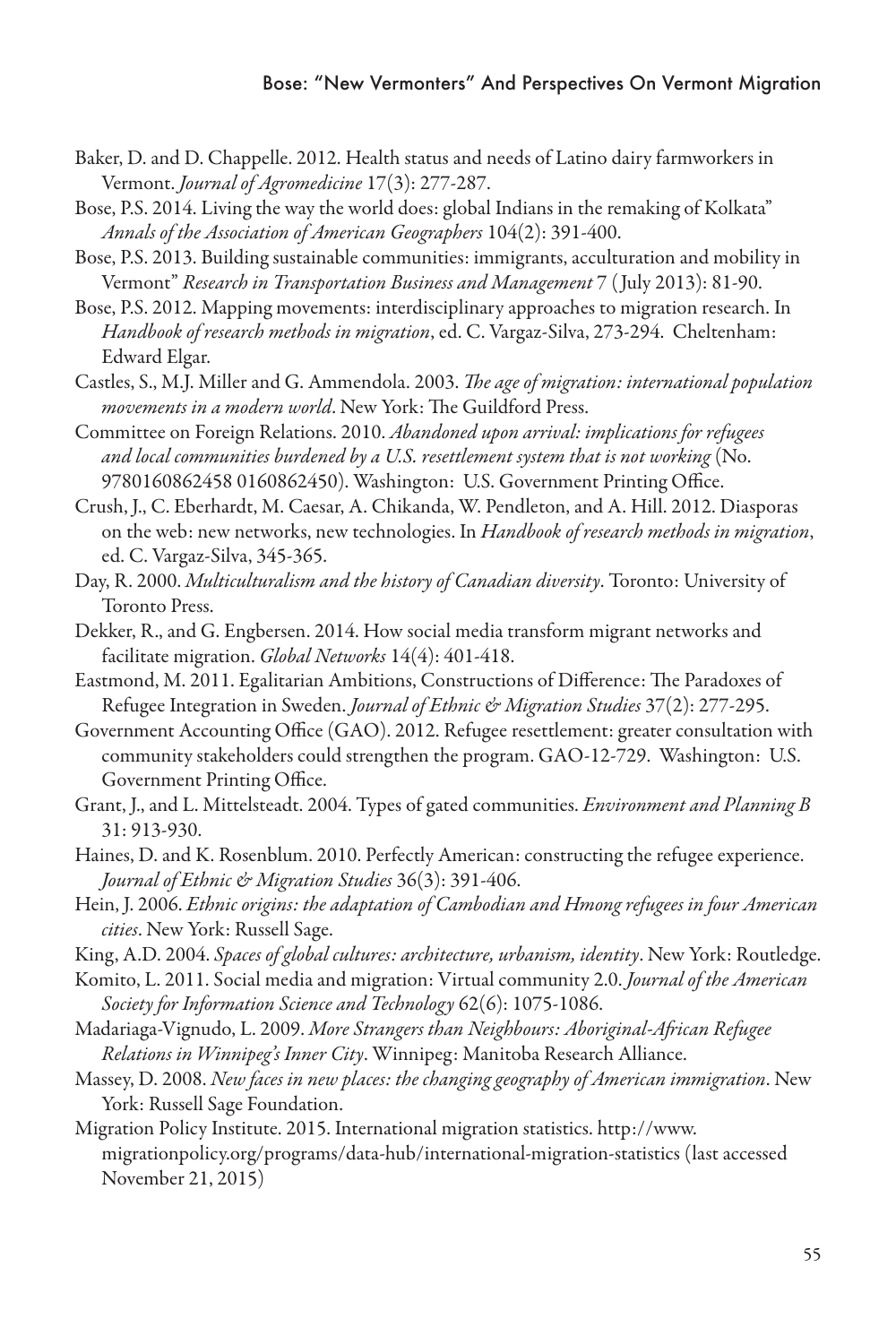- Mills, E.J., S. Kanters, A. Hagopian, N. Bansback, J. Nachega, M. Alberton, C.G. Au-Yeung. 2011. The financial cost of doctors emigrating from sub-Saharan Africa: human capital analysis. *BMJ* 343: d7301.
- Nelson, P.B., L. Nelson, and L. Trautman. 2014. Linked migration and labor market flexibility in the rural amenity destinations in the United States. *Journal of Rural Studies* 36: 121-136.
- Omi, M., and Winant, H. 1994. *Racial formation in the United States: from the 1960s to the 1990s*. New York: Routledge.
- Portes, A. and R.G. Rumbaut. 2014. *Immigrant America: A portrait*. 4th edition. Berkeley: University of California Press.
- Prashad, V. 2000. *The karma of brown folk*. Minneapolis: University of Minnesota Press.
- Radel, C., B. Schmook, and S. McCandless. 2010. Environment, transnational labor migration, and gender: case studies from southern Yucatan, Mexico and Vermont, USA. *Population and Environment* 32(2-3): 177-197.
- Roediger, D. 2005. *Working toward Whiteness: how America's immigrants became White—the strange journey from Ellis Island to the suburbs*. New York: Basic Books.
- Salazar, N.B., and Y. Zhang. 2013. Seasonal lifestyle tourism: The case of Chinese elites." *Annals of Tourism Research* 43: 81-99.
- Seipel, A. 2015. 30 governors call for halt to U.S. resettlement of Syrian refugees. http://www. npr.org/2015/11/17/456336432/more-governors-oppose-u-s-resettlement-of-syrianrefugees (last accessed November 17, 2015)
- Singer, A., S. Hardwick, and C. Brettell. 2008. *Twenty-first-century gateways: immigrant incorporation in suburban America*. Washington, D.C.: Brookings Institution Press.
- Singer, A. and J. Wilson. 2011. From 'there to here': refugee resettlement in metropolitan America. In *Race, ethnicity, and place in a changing America*, ed. J. Frazier, E. Tettey-Fio, and N. Henry, 364-388. Albany: State University of New York Press.
- Smith, H.A. and O. Furuseth (ed.) 2007. *Latinos in the New South: transformations of place*. Charlotte: University of North Carolina Press.
- Terrazas, A., D.G. Papademetriou and M.R. Rosenblum. 2011. *Evolving Demographic and Human-Capital Trends in Mexico and Central America and their Implications for Regional Migration*. Washington, DC: Migration Policy Institute
- Thrupkaew, N. 2002. The myth of the model minority. In *Race, Class and Gender in the United States* ed. P. Rothenberg, 224-230. New York: Worth.
- Tjørve, E., T. Flognfeldt, and K.M.C. Tjørve. 2013. The effects of distance and belonging on second-home markets. *Tourism Geographies* 15(2): 268-291.
- United Nations High Commissioner for Refugees (UNHCR). 2015. Facts and figures about refugees. http://www.unhcr.org.uk/about-us/key-facts-and-figures.html (last accessed November 25, 2015)
- U.S. Census Bureau. 2015. Vermont QuickFacts. http://quickfacts.census.gov/qfd/ states/50000.html (last accessed March 4, 2015)
- U.S. Committee for Refugees and Immigrants (USCRI). 2016. USCRI Vermont. http:// refugees.org/field-office/vermont/ (last accessed January 29, 2016)